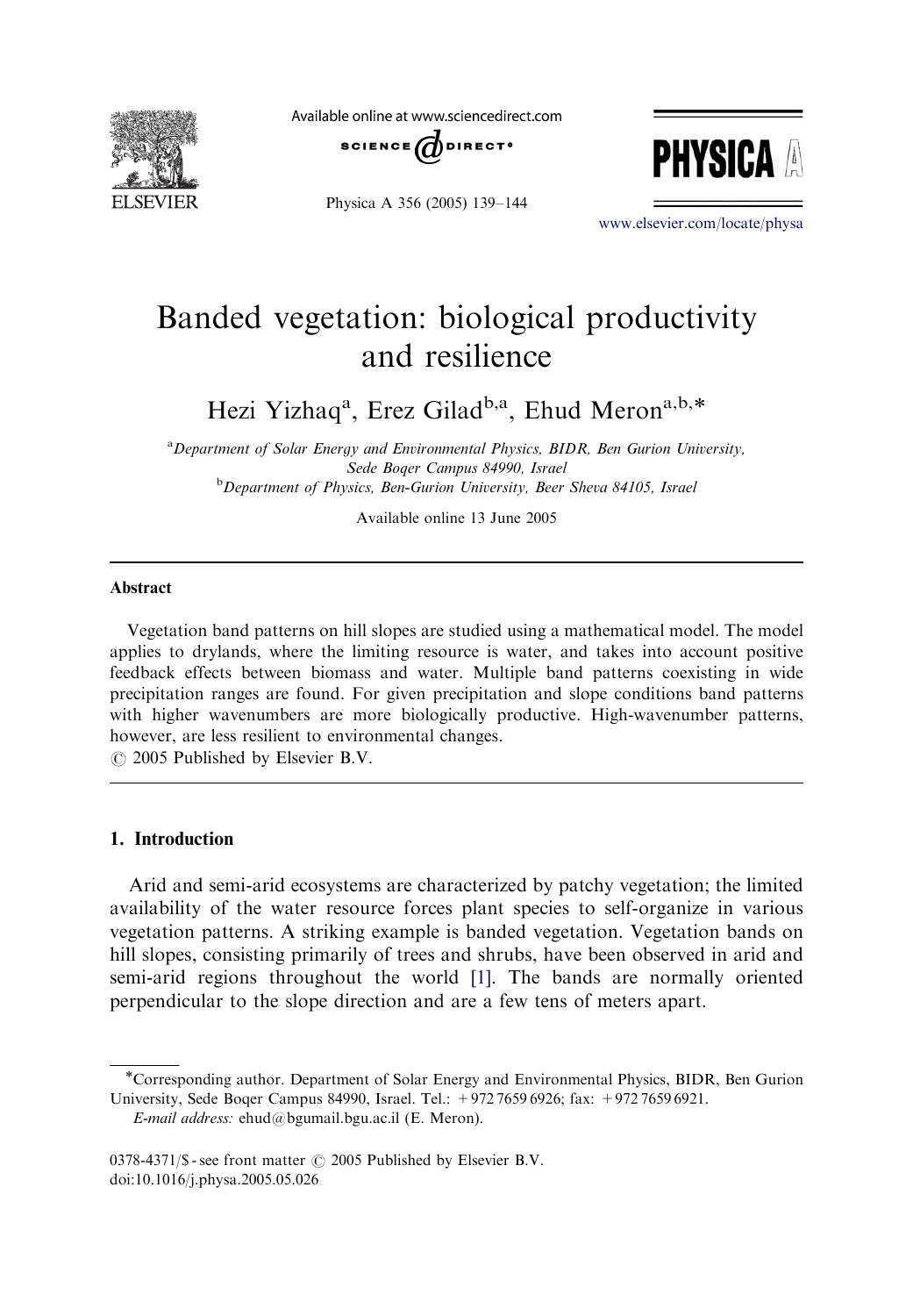The view of vegetation patchiness as a symmetry-breaking pattern formation phenomenon is quiet recent. It has been motivated and supported by mathematical models that relate vegetation patterns to finite wavenumber instabilities of uniform vegetation states [\[2–4\].](#page-5-0) The instabilities result from two positive feedback mechanisms between biomass and water: (a) increased surface-water infiltration induced by vegetation  $[5]$ , and  $(b)$  soil water uptake by the plants' roots  $[6]$ . According to the first mechanism, a growing plant induces further local infiltration of surface water which accelerates its growth. According to the second mechanism, as a plant grows its roots become longer. The longer the roots the more soil water they take up and the faster the plant grows. In both mechanisms, the depletion of soil water from the plant surrounding, and the plant competition for water resource, lead to symmetry breaking and pattern formation.

In this paper we study the structural and dynamical aspects of banded vegetation using a recent model that captures the two positive feedbacks discussed above. Understanding these aspects is significant for the conservation and rehabilitation of desertified regions [\[7\].](#page-5-0)

## 2. The model

The model we study has been introduced in Ref. [\[6\]](#page-5-0). It contains three dynamical variables: (a) a biomass density,  $b(\mathbf{r},t)$ , representing the plant biomass above ground level, (b) a soil-water density,  $w(\mathbf{r}, t)$ , describing the amount of soil–water available to the plant per unit area of ground surface, and (c) a surface water variable,  $h(\mathbf{r}, t)$ , describing the height of a thin water layer above ground level. The model equations in non-dimensional form are:

$$
\partial_t b = G_b b (1 - b) - b + \delta_b \nabla^2 b ,
$$
  
\n
$$
\partial_t w = Ih - v(1 - \rho b) w - G_w w + \delta_w \nabla^2 w ,
$$
  
\n
$$
\partial_t h = p - Ih + \delta_h \nabla^2 (h^2) + 2\delta_h \nabla h \cdot \nabla \zeta + 2\delta_h h \nabla^2 \zeta ,
$$
\n(1)

where  $G_b$  represents the biomass growth rate,  $G_w$  is the rate of soil–water consumption by the vegetation,  $I$  is the infiltration rate of surface water into the soil, p is the precipitation rate, and the function  $\zeta(\mathbf{r})$  describes the ground topography.

The two positive feedback effects between biomass and waterare included in the explicit forms of the infiltration term I and the biomass growth rate  $G_b$ . The infiltration I is assumed to depend on the biomass b according to  $I = \alpha(\mathbf{r},t)[b(\mathbf{r},t) + b(\mathbf{r},t)]$  $qf$  /[b(r, t) + q] [\[5,4\]](#page-5-0). The smaller the f the lower the infiltration rate at bare soil, as compared with vegetated soil, and the stronger the water–biomass feedback [\[6\]](#page-5-0)). The biomass growth rate is modeled by  $G_b(\mathbf{r}, t) = v \int_{\Omega} g(\mathbf{r}, \mathbf{r}', t) w(\mathbf{r}', t) d\mathbf{r}'$ , where  $g(\mathbf{r}, \mathbf{r}', t) = \frac{1}{2\pi} \exp \left[-\frac{|\mathbf{r} - \mathbf{r}'|^2}{2[(1 + nb)\mathbf{r}]} \right]$  $\left[-\frac{|\mathbf{r}-\mathbf{r}'|^2}{2[(1+\eta b(\mathbf{r},t))]^2}\right]$  and the integration is over the entire domain  $\Omega$ . According to this form the biomass growth rate depends not only on the amount of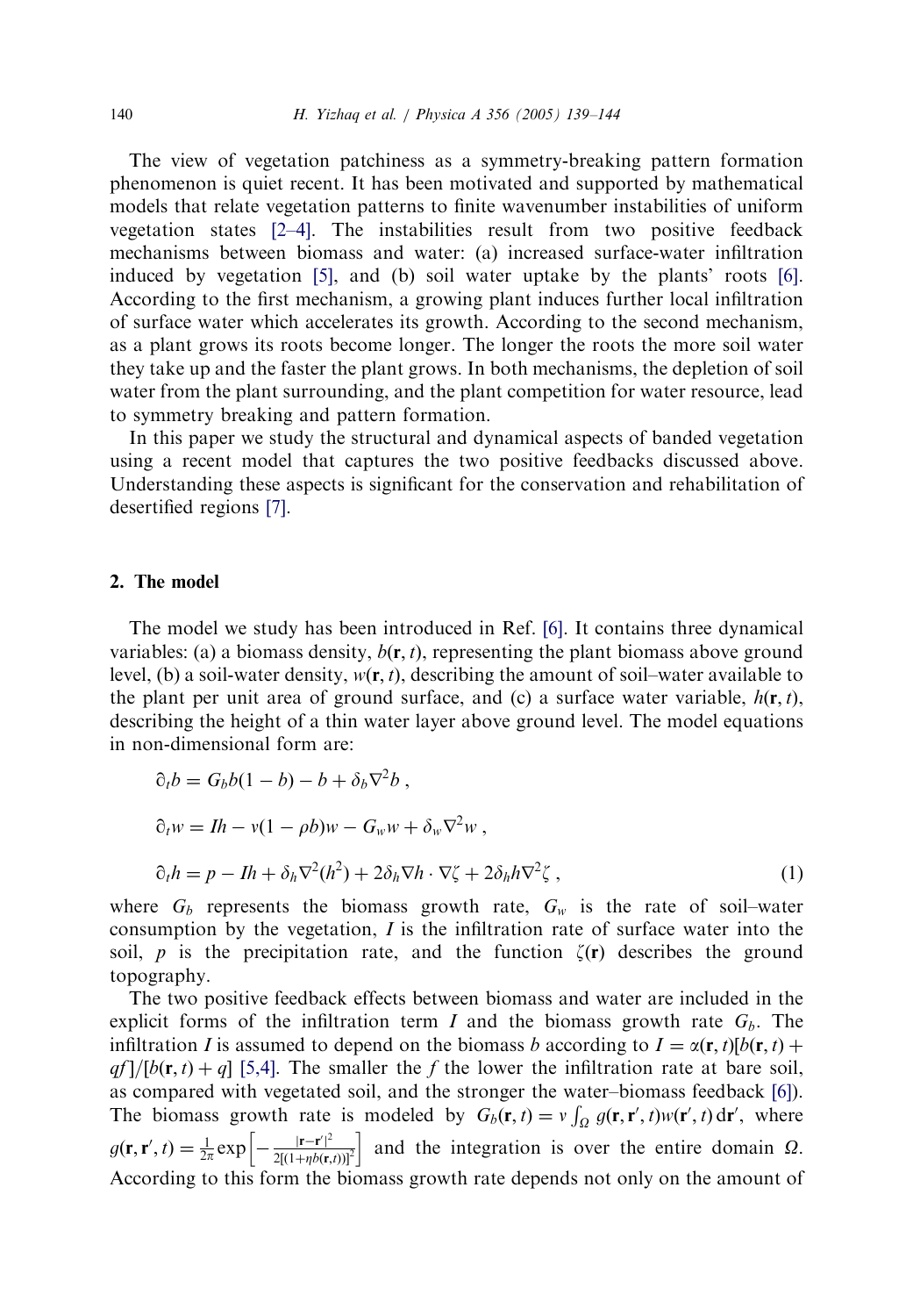<span id="page-2-0"></span>soil water at the plant location, but also on the amount of soil water in the neighborhood which the plant's roots extend to. The positive feedback effect due to water uptake by the roots is captured by the dependence of the root length (Gaussian width) on biomass; the larger the biomass the longer the roots and the higher the water uptake. The water consumption rate at a point  $\bf{r}$  is similarly given by  $G_w(\mathbf{r}, t) = \gamma \int_{\Omega} g(\mathbf{r}', \mathbf{r}, t) b(\mathbf{r}', t) d\mathbf{r}'$ . For more details regarding the model the reader is referred to Ref. [\[6\]](#page-5-0).

#### 3. Uniform and pattern solutions

Eqs. (1) have two stationary uniform states representing bare soil and uniform vegetation, as well as patterned states. The bifurcation diagram in Fig. 1 shows the uniform states and their stability properties. The insets show two basic patterned states; spot patterns at low precipitation rates and band patterns at higher precipitation rates. Stable spot patterns appear at precipitation values where the bare soil state is still stable. Likewise, stable band patterns appear at precipitation values where spot patterns are still stable. With appropriate parameter choices a tristability of bare state, spots and bands can be obtained. These



Fig. 1. A bifurcation diagram showing biomass b vs. precipitation p for a uniform slope. The branch  $\mathscr B$ represents a uniform bare soil solution and the branch  $\mathscr V$  represents a uniform vegetation state. The precipitation axis spans the range 0–1250 mm/yr. The bare state becomes unstable at  $p_c = 1$  (250 mm/yr). The uniform vegetation state becomes unstable at  $p_2 = 4.146$  (1036.5 mm/yr). The insets show typical patterns along the precipitation gradient, spots at low  $p$  (200 mm/yr) and bands at higher  $p$  (200, 250 and 500 mm/yr for a single, five and nine bands, respectively). Dark shades of gray represent high biomass. Parameter values used are:  $v = 2$ ,  $\eta = 5$ ,  $\alpha = 160$ ,  $f = 0.1$ ,  $q = 0.05$ ,  $\gamma = 5$ ,  $\rho = 1$ ,  $\delta_b = 0.02$ ,  $\delta_w = 2$ ,  $\delta_h = 200$  and slope = 3 degrees.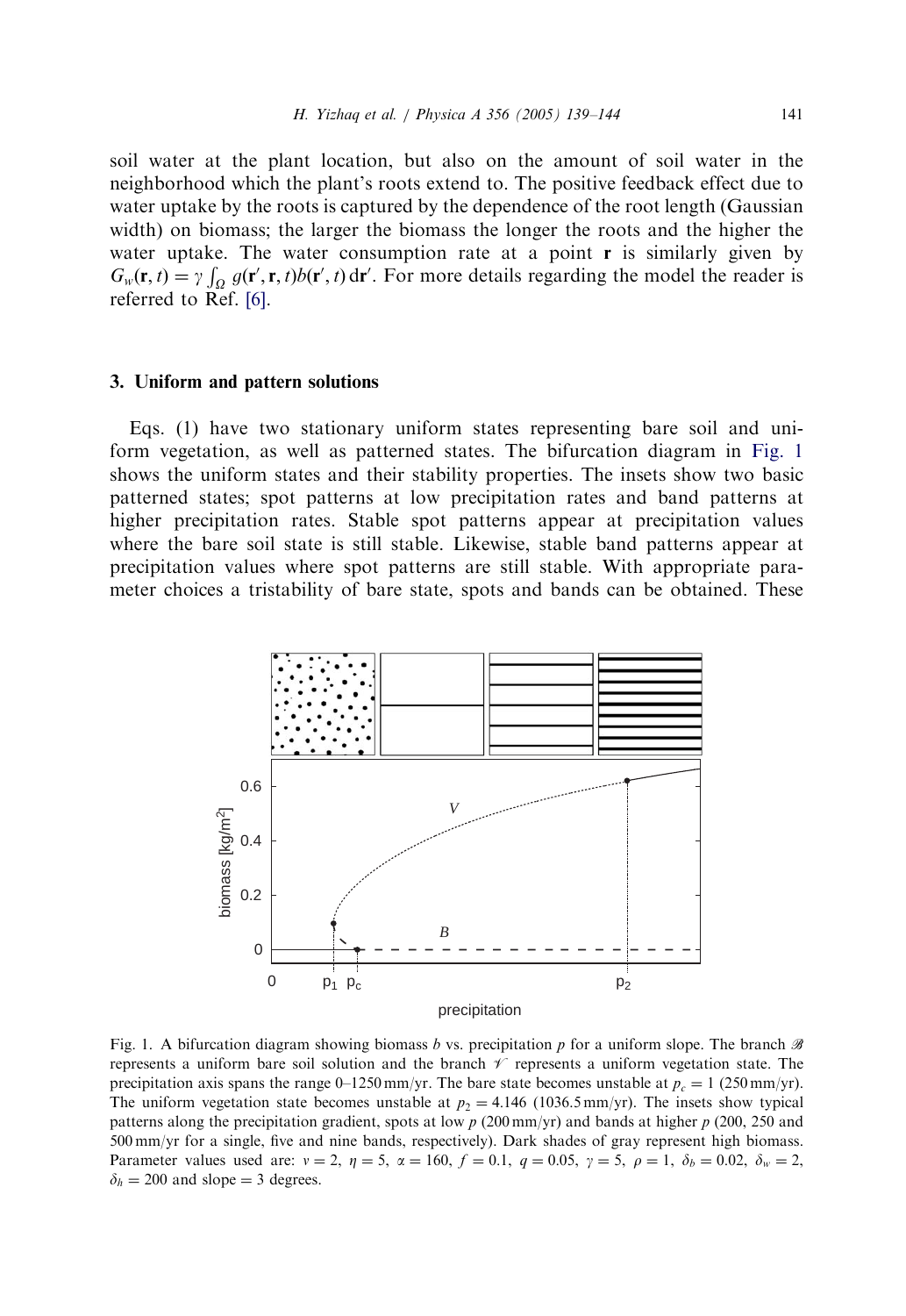ranges of multistability have significant implications on desertification [\[3\]](#page-5-0) and habitat diversity [\[6\]](#page-5-0).

# 4. Multiple band states

Multistability of stable states also exists within the precipitation range of stable bands where the bare state and spot patterns are unstable. The coexisting stable states correspond to band patterns with different wavenumbers. At relatively low precipitation, where the bare state is still stable, single-band patterns are possible (second inset from the left in [Fig. 1\)](#page-2-0). At higher precipitations stable patterns with higher wavenumbers appear but many of the lower wavenumber patterns remain stable. These states are likely to be related to the discrete families of Eckhaus stable solutions that have been found in simplermodels of finite systems, such as the Ginzburg–Landau model [\[8\]](#page-5-0) and the complex Swift–Hohenberg model [\[9,10\]](#page-5-0). The existence of a discrete family of stable banded patterns suggests two principal responses to a gradual precipitation downshift: (i) an increase in the ratio of the interband distance to the band width (interband–bandratio, or IBR index [\[11\]](#page-5-0)) without a change in the pattern's wavenumber, and (ii) a decrease in the pattern's wavenumber. Fig. 2 shows how the IBR index changes with precipitation. The numerical data fit an exponential function well, in agreement with field observations [\[11\]](#page-5-0).

The multistability of band states bears on the rate at which vegetation consumes water, and as a result on the biological productivity of the ecosystem; the smaller this rate the higher the productivity. We evaluated the water consumption rate per unit



Fig. 2. The effect of precipitation on the widths of vegetation bands for a pattern with a given wavenumber. The numerically computed Interband–bandratio (IBR) (circles in part (b)) fits an exponentially decreasing function (thick solid line) quite well. The total biomass grows linearly with precipitation (thin solid line). The parameters are the same as in [Fig. 1](#page-2-0).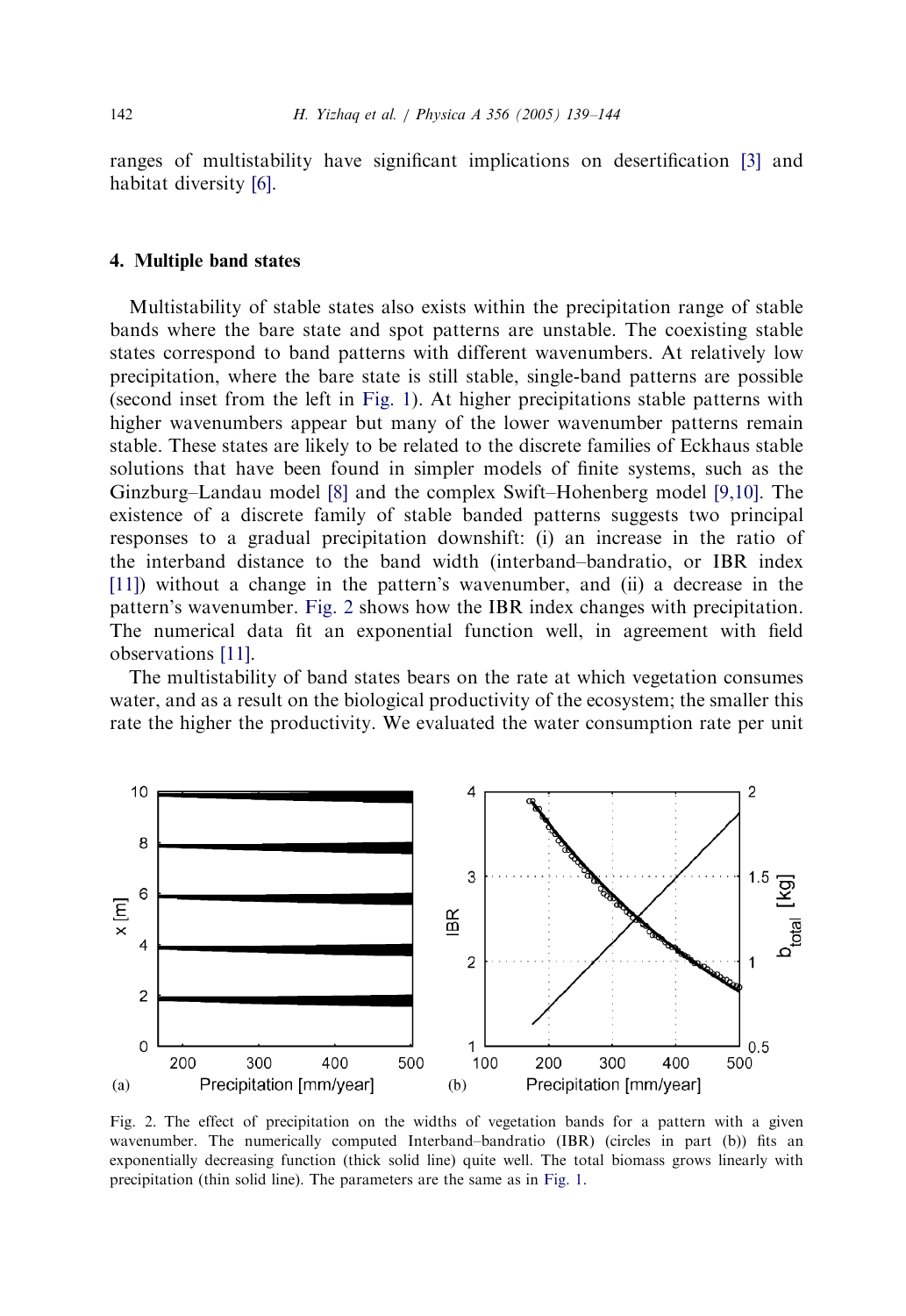

Fig. 3. The dependence of biological productivity on the pattern's wavenumber  $k$ . Both total biomass,  $b_{total}$ , and total amount of water consumed by the vegetation,  $w_{total}$ , increase with k, but the ratio  $R =$  $w_{total}/b_{total}$  decreases. Thus, high wavenumber patterns consume less water and are therefore more productive. Parameters  $p = 0.8$  (200 mm/year) and all other parameter values are the same as in [Fig. 1](#page-2-0).

of biomass forall band solutions that coexist forgiven precipitation and slope values by calculating the total water consumption rate  $w_{total} = \int G_w w dx$ , the total biomass,  $b_{total} = \int b \, dx$  and the ratio  $w_{total}/b_{total}$ . The results are shown in Fig. 3. Both  $w_{total}$ and  $b_{total}$  increase with the pattern's wavenumber (or number of bands) but  $w_{total}$ increases more slowly. As a consequence the water consumption per unit biomass decreases as the pattern's wavenumber increases. This result suggests that establishing higher wavenumber patterns in rehabilitating desertified regions will increase the biological productivity of these regions.

# 5. Resilience of band states

Banded patterns with higher wavenumbers are more biologically productive but are less resilient to environmental changes. We demonstrate this property by studying the response of banded vegetation to a precipitation downshift. [Fig. 4](#page-5-0) shows the response of a relatively high wavenumber pattern  $(k_0 = 8.8)$  to a precipitation downshift within the range of multistability of band states. The downshift leads to an Eckhaus-type instability [\[12\]](#page-5-0) that culminates in a significantly lower wavenumber ( $k = k_0/2$ ). An identical downshift of a band pattern with an intermediate wavenumber ( $k_0 < 8$ ) leaves the wavenumber unchanged. Thus, lower wavenumber patterns which are less productive are more resilient to precipitation downshifts such as prolonged droughts.

## 6. Conclusion

The results of this study are significant for rehabilitation of desertified regions. In choosing the inter-band distances in rehabilitation projects [\[13\]](#page-5-0) of two conflicting factors should be carefully considered; short distances increase the biological